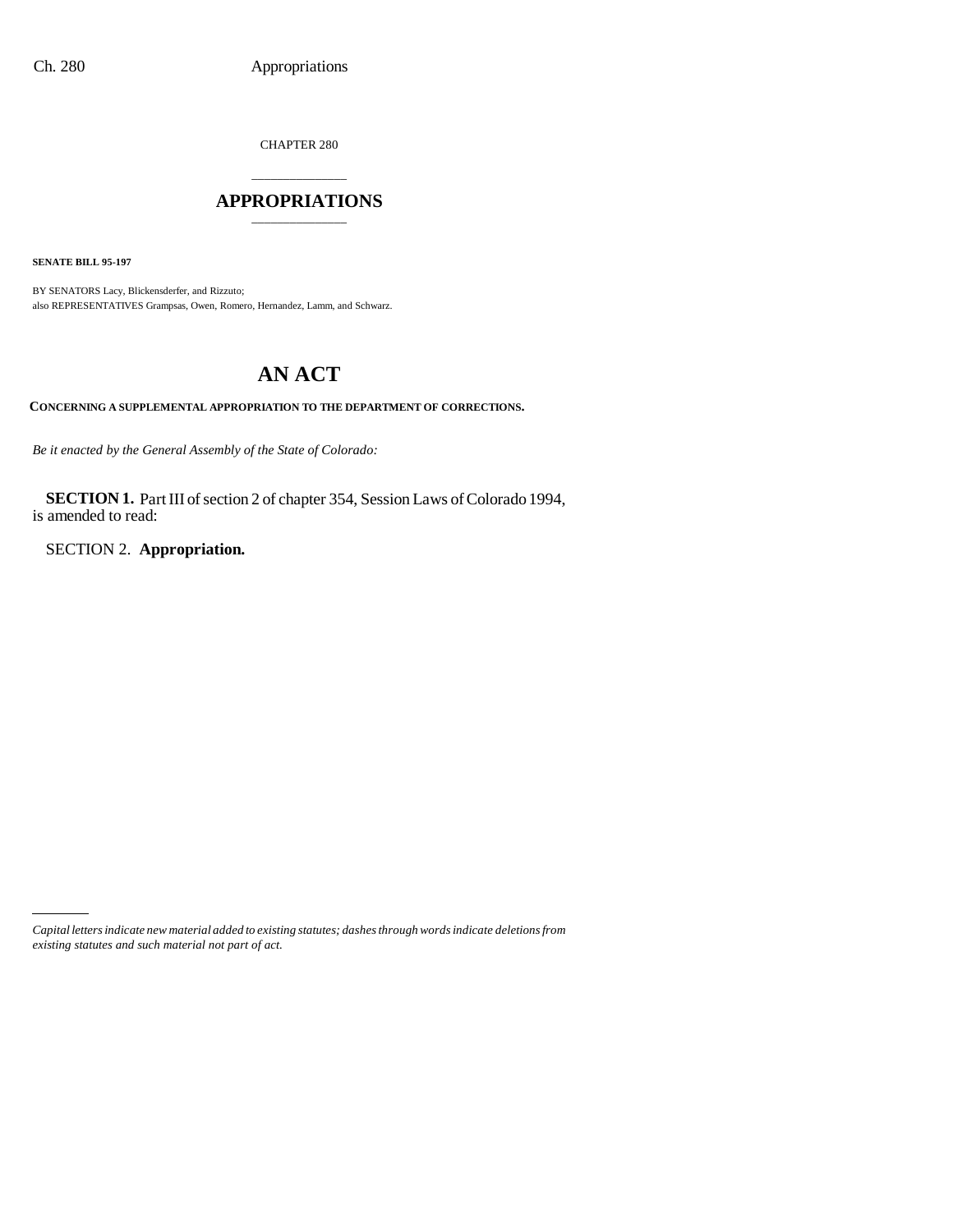| <b>APPROPRIATION FROM</b> |              |                |                 |              |              |                |  |
|---------------------------|--------------|----------------|-----------------|--------------|--------------|----------------|--|
| <b>ITEM &amp;</b>         | <b>TOTAL</b> | <b>GENERAL</b> | <b>GENERAL</b>  | CASH         | <b>CASH</b>  | <b>FEDERAL</b> |  |
| <b>SUBTOTAL</b>           |              | <b>FUND</b>    | <b>FUND</b>     | <b>FUNDS</b> | <b>FUNDS</b> | <b>FUNDS</b>   |  |
|                           |              |                | <b>« EXEMPT</b> |              | e EXEMPT ہ   |                |  |

#### **PART III DEPARTMENT OF CORRECTIONS**

## **(1) ADMINISTRATION AND CONSOLIDATED SERVICES 9, 10**

| <b>Personal Services</b>      | 7.060.872 | 6.587.680     | $29,880$ <sup>a</sup> | 443,312 $(T)^{b}$      |
|-------------------------------|-----------|---------------|-----------------------|------------------------|
|                               |           | $(153.0$ FTE) | $(1.0$ FTE)           | $(12.5$ FTE)           |
| Group Health and Life         | 7,021,438 | 6,696,593     | 34,205 $\degree$      | $290,640$ <sup>d</sup> |
| Short-term Disability         | 188,779   | 179,381       | 920 $\degree$         | $8,478$ <sup>d</sup>   |
| Salary Survey, Anniversary    |           |               |                       |                        |
| Increases and Shift           |           |               |                       |                        |
| Differential                  | 6,790,659 | 6,625,015     | 33,080 $^{\circ}$     | $132,564$ <sup>d</sup> |
| Workers' Compensation         | 2,541,205 | 2,414,692     | $12,379$ $\degree$    | $114,134$ <sup>d</sup> |
| <b>Operating Expenses</b>     | 1,197,816 | 1,197,816     |                       |                        |
| Legal Services                | 451.421   | 428,947       | 2.199 <sup>c</sup>    | $20,275$ <sup>d</sup>  |
| Purchase of Services from     |           |               |                       |                        |
| Computer Center               | 33,205    | 33,205        |                       |                        |
| Payment to Risk Management    |           |               |                       |                        |
| and Property Funds            | 1,231,620 | 1,170,304     | 6,000 °               | 55,316 $d$             |
| <b>Vehicle Lease Payments</b> | 775,734   | 726,362       |                       | 49.372 $^d$            |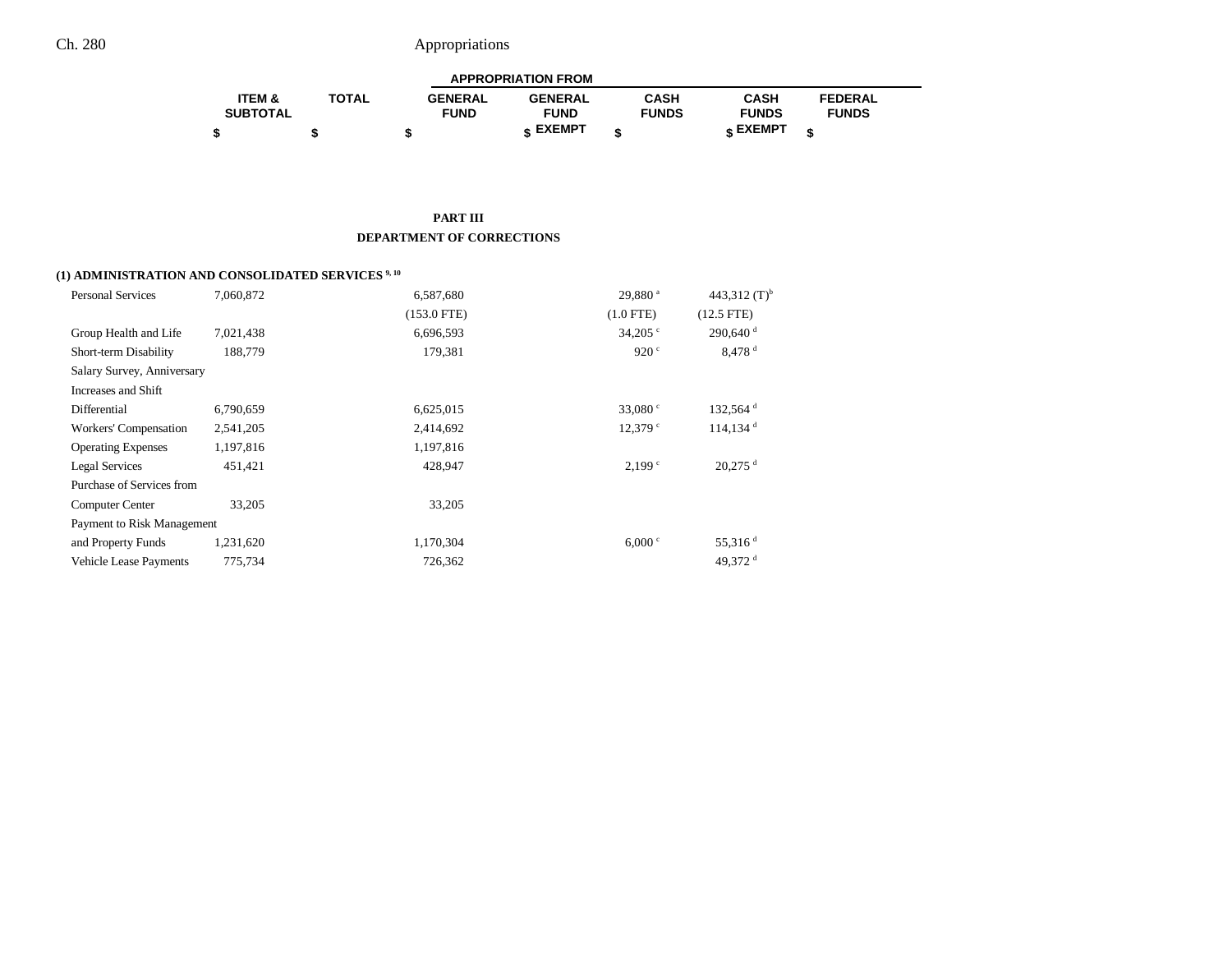| <b>Leased Space</b>                    | 651,052               | 583,944      | $67,108$ <sup>d</sup>        |
|----------------------------------------|-----------------------|--------------|------------------------------|
| Capitol Complex                        |                       |              |                              |
| <b>Leased Space</b>                    | 6,681                 | 6,681        |                              |
| Utilities <sup>11</sup>                | 5,627,088             | 5,183,448    | 443,640 <sup>d</sup>         |
| <b>Inmate Pay</b>                      | 1,414,654             | 1,414,654    |                              |
| <b>Contract Training Services from</b> |                       |              |                              |
| <b>Community Colleges</b>              | 128,500               | 128,500      |                              |
| <b>Access to Courts</b>                | 220,818               | 220,818      |                              |
|                                        |                       | $(3.0$ FTE)  |                              |
| Payments for Maintenance in            |                       |              |                              |
| a Local Jail at a rate of \$41.35      |                       |              |                              |
| per day and for payment of Prisoners   |                       |              |                              |
| Sentenced to a State Correctional      |                       |              |                              |
| Facility <sup>12, 13, 13b</sup>        | <del>17,737,662</del> | 17,737,662   |                              |
|                                        | 26,027,419            | 26,027,419   |                              |
|                                        |                       | $(2.7$ FTE)  |                              |
| Construction                           |                       |              |                              |
| Management <sup>14</sup>               | 676,162               | 676,162      |                              |
|                                        |                       | $(12.0$ FTE) |                              |
| Grants                                 | 1,085,000             |              | $1,085,000$ (T) <sup>e</sup> |
| <b>Buena Vista Telecommunications</b>  |                       |              |                              |
| Equipment                              | 175,000               | 175,000      |                              |
| <b>ADP</b> Capital Equipment           | 228,577               | 228,577      |                              |
|                                        |                       | 55.243.943   |                              |
|                                        |                       | 63,533,700   |                              |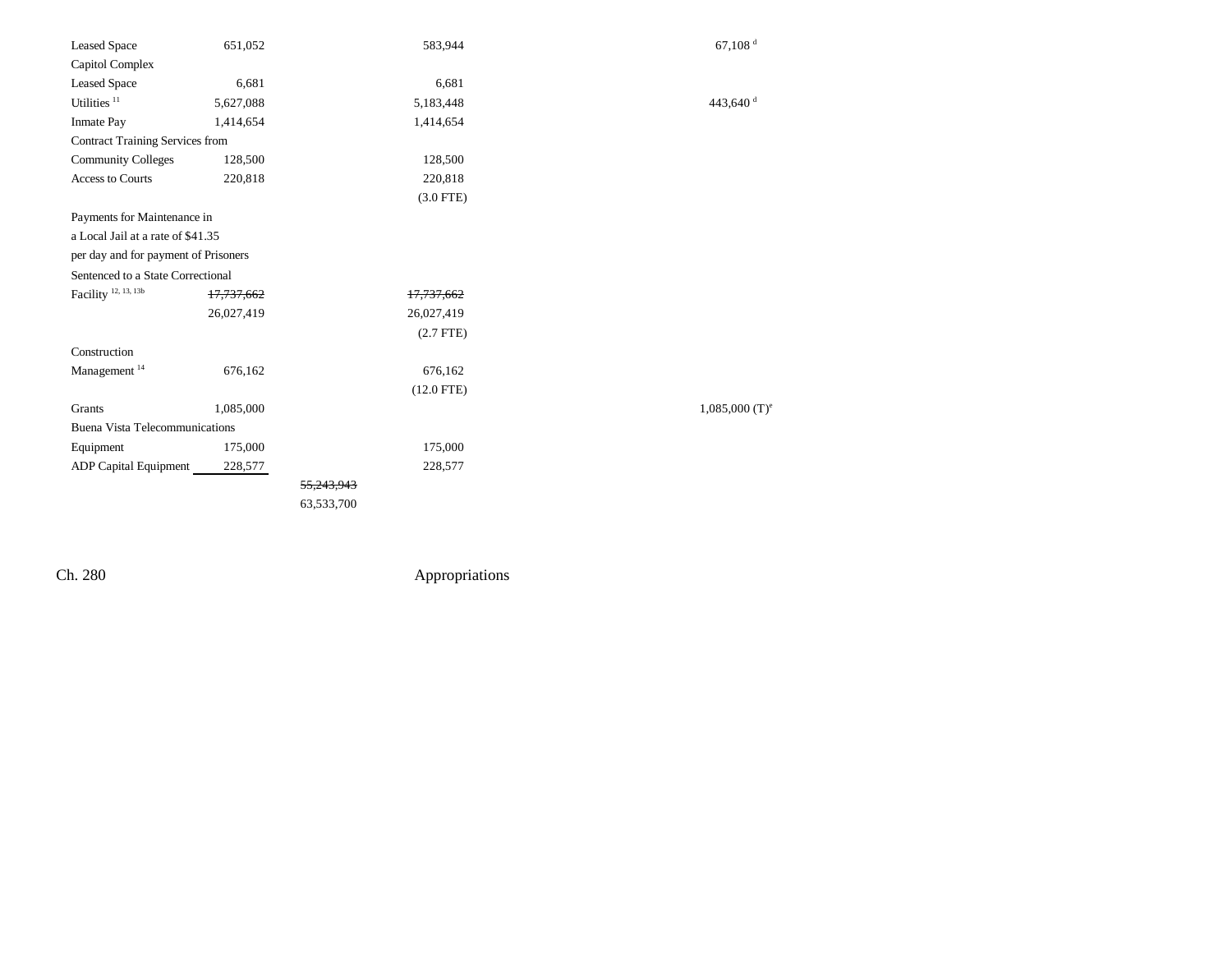| <b>APPROPRIATION FROM</b> |              |                |                 |              |              |                |  |
|---------------------------|--------------|----------------|-----------------|--------------|--------------|----------------|--|
| <b>ITEM &amp;</b>         | <b>TOTAL</b> | <b>GENERAL</b> | <b>GENERAL</b>  | <b>CASH</b>  | <b>CASH</b>  | <b>FEDERAL</b> |  |
| <b>SUBTOTAL</b>           |              | <b>FUND</b>    | <b>FUND</b>     | <b>FUNDS</b> | <b>FUNDS</b> | <b>FUNDS</b>   |  |
|                           |              | -12            | <b>« EXEMPT</b> |              | e EXEMPT ہ   |                |  |

<sup>a</sup> This amount shall be from funds collected pursuant to Section 17-2-201(5)(c)(III), C.R.S.

b Of this amount, \$377,308 shall be from sales revenues earned by the Division of Correctional Industries, \$39,784 shall be from sales revenues earned by the Canteen Operation, and \$26,220 shall be from the State Victims Assistance and Law Enforcement Fund from the Department of Public Safety, Division of Criminal Justice. For

informational purposes, of the sales revenues earned by the Division of Correctional Industries and Canteen Operation, \$94,002 shall be from statewide indirect cost

recoveries, and \$323,090 shall be from departmental indirect cost recoveries.

c These amounts shall be from sales revenues earned by the Canteen Operation.

d These amounts shall be from sales revenues earned by the Division of Correctional Industries.

e This amount shall be from various federal and state grants received through other state agencies.

#### **(2) CORRECTIONAL INDUSTRIES 15**

| <b>Personal Services</b>  | 5.287.492          |
|---------------------------|--------------------|
|                           | $(147.0$ FTE)      |
| <b>Operating Expenses</b> | 4,557,429          |
| Raw Materials             | 13,889,258         |
|                           | 13,589,258         |
| <b>Inmate Pay</b>         | <del>921.360</del> |
|                           | 1,221,360          |
| <b>Indirect Cost</b>      |                    |
| Assessment                | 377.308            |
| Capital Outlay            | 1,380,000          |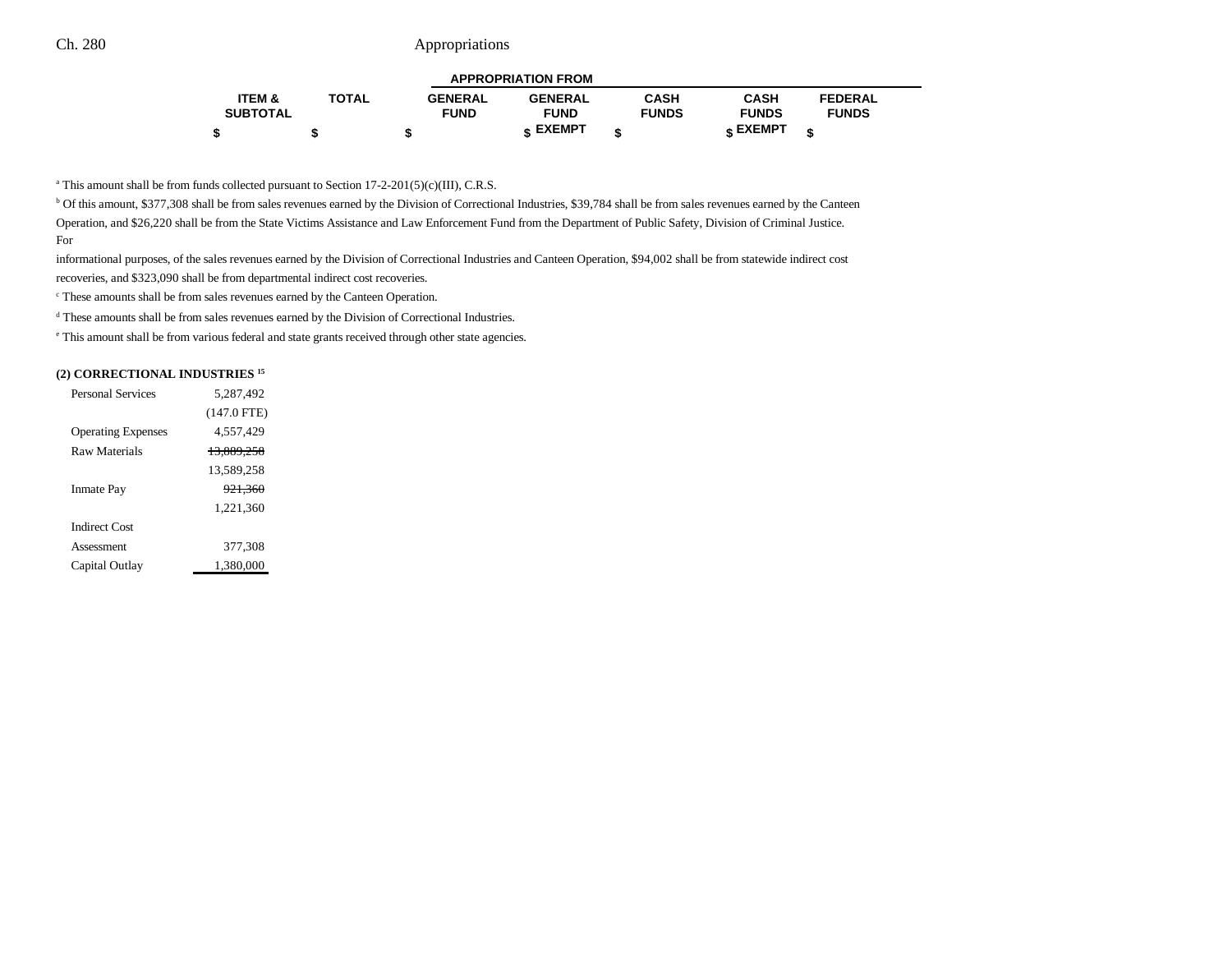a Of this amount, \$20,055,764(T) shall be from sales revenues of the Division of Correctional Industries from sales to other state agencies, \$6,339,083 shall be from sales

revenues of the Division of Correctional Industries from sales to nonstate entities, and \$18,000 shall be from the Land Improvement Fund. In addition, of the amount from sales

revenues of the Division of Correctional Industries, \$7,516,308 shall be from the Highway Users Tax Fund pursuant to Section 17-24-109.5(2), C.R.S.

#### **(3) CANTEEN OPERATION**

| <b>Personal Services</b>  | 493,732      |           |                          |
|---------------------------|--------------|-----------|--------------------------|
|                           | $(15.5$ FTE) |           |                          |
| <b>Operating Expenses</b> | 5,643,991    |           |                          |
| <b>Inmate Pay</b>         | 25,600       |           |                          |
| <b>Indirect Cost</b>      |              |           |                          |
| Assessment                | 39,784       |           |                          |
|                           |              | 6,203,107 | $6,203,107$ <sup>a</sup> |

a This amount shall be from sales revenues of the Canteen Operation.

#### **(4) PAROLE BOARD**

| <b>Personal Services</b>       | 619.499      |
|--------------------------------|--------------|
|                                | $(15.0$ FTE) |
| <b>Operating Expenses</b>      | 84.801       |
| <b>Substance Abuse Testing</b> |              |
| and Treatment                  | 148,500      |
| <b>Contract Services</b>       | 6,692        |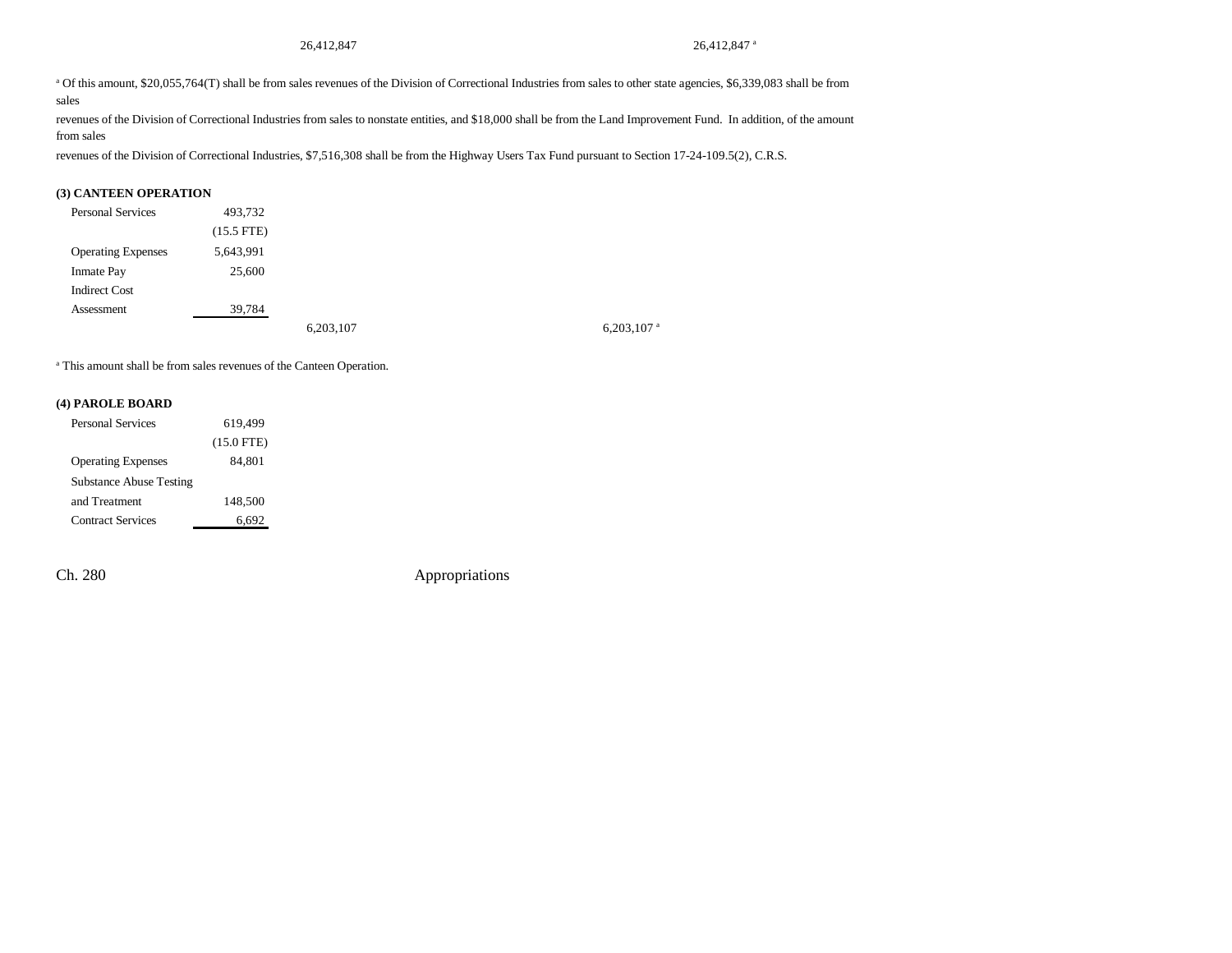÷

|                                                 |                                      |              |                               | <b>APPROPRIATION FROM</b>     |                             |                             |                                |
|-------------------------------------------------|--------------------------------------|--------------|-------------------------------|-------------------------------|-----------------------------|-----------------------------|--------------------------------|
|                                                 | <b>ITEM &amp;</b><br><b>SUBTOTAL</b> | <b>TOTAL</b> | <b>GENERAL</b><br><b>FUND</b> | <b>GENERAL</b><br><b>FUND</b> | <b>CASH</b><br><b>FUNDS</b> | <b>CASH</b><br><b>FUNDS</b> | <b>FEDERAL</b><br><b>FUNDS</b> |
|                                                 | \$                                   | \$           | \$                            | \$ EXEMPT                     | \$                          | \$ EXEMPT                   | \$                             |
|                                                 |                                      | 859,492      | 859,492                       |                               |                             |                             |                                |
| (5) MEDICAL AND MENTAL<br>HEALTH <sup>15a</sup> |                                      |              |                               |                               |                             |                             |                                |
| Personal Services                               | 11,355,770                           |              | 11,327,770                    |                               | $28,000$ <sup>a</sup>       |                             |                                |
|                                                 |                                      |              | $(258.0$ FTE)                 |                               | $(0.8$ FTE)                 |                             |                                |
| <b>Operating Expenses</b>                       | 3,768,283                            |              | 3,768,283                     |                               |                             |                             |                                |
| Purchase of Services from                       |                                      |              |                               |                               |                             |                             |                                |
| Other Medical                                   |                                      |              |                               |                               |                             |                             |                                |
| Facilities                                      | 2,930,141                            |              | 2,930,141                     |                               |                             |                             |                                |
|                                                 | 3,781,304                            |              | 3,781,304                     |                               |                             |                             |                                |
| Substance Abuse                                 |                                      |              |                               |                               |                             |                             |                                |
| <b>Treatment Programs</b>                       | 935,636                              |              | 735,636                       |                               |                             | 200,000 $(T)^{b}$           |                                |
| Drug Offender Surcharge                         |                                      |              |                               |                               |                             |                             |                                |
| Program                                         | 240,000                              |              |                               |                               | 60,000 $\degree$            |                             | 180,000                        |
|                                                 | 280,000                              |              |                               |                               |                             | 40,000 $d$                  |                                |
| <b>Service Contracts</b>                        | 1,130,296                            |              | 1,130,296                     |                               |                             |                             |                                |
| <b>Sex Offender Treatment</b>                   | 857,805                              |              | 857,805                       |                               |                             |                             |                                |
|                                                 |                                      |              | $(13.5$ FTE)                  |                               |                             |                             |                                |
|                                                 |                                      | 21,217,931   |                               |                               |                             |                             |                                |
|                                                 |                                      | 22,109,094   |                               |                               |                             |                             |                                |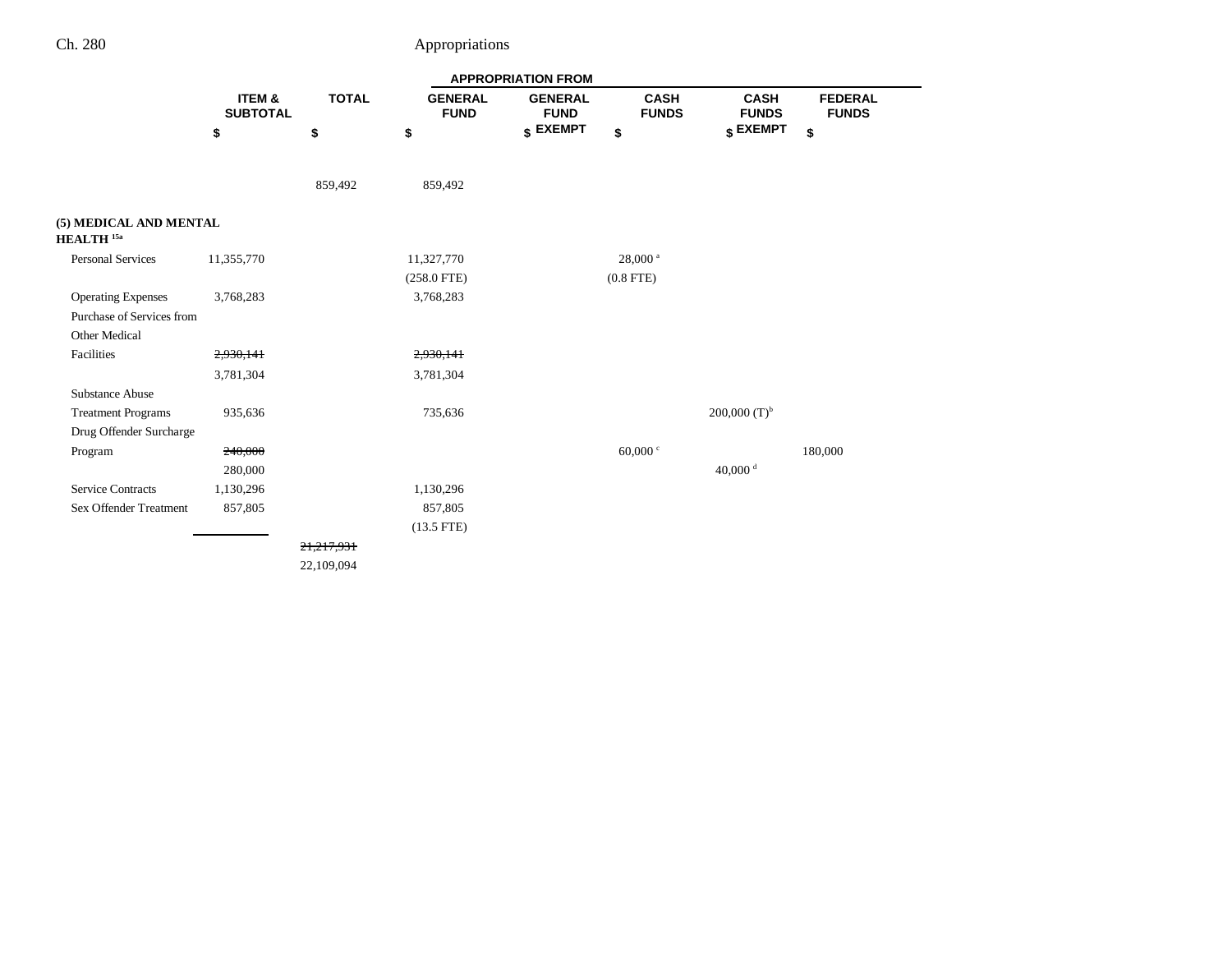### <sup>a</sup> This amount shall be from inmate medical fees pursuant to Section 17-1-113, C.R.S.

**b** This amount shall be from the Department of Human Services, Division of Alcohol and Drug Abuse.

c This amount shall be from the Drug Offender Surcharge Fund pursuant to Section 18-19-103, C.R.S.

 $\rm ^d$  THIS AMOUNT SHALL BE FROM DRUG OFFENDER SURCHARGE FUND RESERVES.

#### **(6) MAXIMUM AND MEDIUM SECURITY FACILITIES**

| <b>Personal Services</b>        | 49,067,924 | 49,067,924      |                        |         |
|---------------------------------|------------|-----------------|------------------------|---------|
|                                 |            | $(1,370.0$ FTE) |                        |         |
| <b>Operating Expenses</b>       | 8,073,808  | 7,361,983       | $120,000$ <sup>a</sup> | 591,825 |
| Contract Services <sup>16</sup> | 874,068    | 874,068         |                        |         |
| <b>Purchase of Services</b>     | 148,809    | 148.809         |                        |         |
|                                 |            | 58,164,609      |                        |         |

a This amount shall be from sales revenues of vocational programs.

#### **(7) MINIMUM SECURITY FACILITIES 17**

| <b>Personal Services</b>  | 15,587,927 | 15,587,927    |        |
|---------------------------|------------|---------------|--------|
|                           |            | $(449.6$ FTE) |        |
| <b>Operating Expenses</b> | 3,123,095  | 3,035,598     | 87,497 |
| <b>Contract Services</b>  | 1,792,529  | 1,792,529     |        |
|                           |            | 20,503,551    |        |

#### **(8) PAROLE**

| <b>Personal Services</b> | 2,735,710    |
|--------------------------|--------------|
|                          | $(64.8$ FTE) |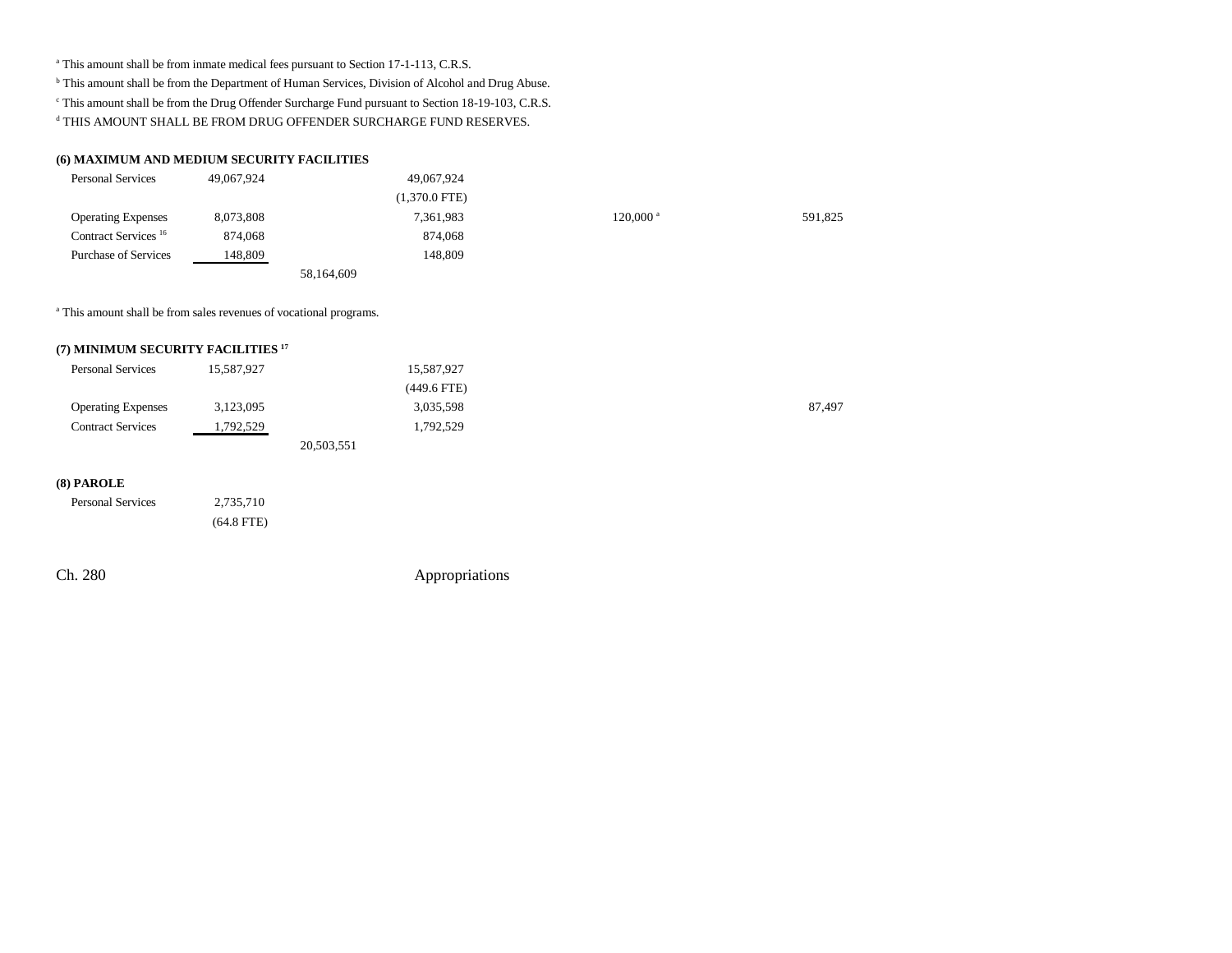**FEDERAL FUNDS**

|                               |                           |              | <b>APPROPRIATION FROM</b>     |                               |                             |                             |   |
|-------------------------------|---------------------------|--------------|-------------------------------|-------------------------------|-----------------------------|-----------------------------|---|
|                               | ITEM &<br><b>SUBTOTAL</b> | <b>TOTAL</b> | <b>GENERAL</b><br><b>FUND</b> | <b>GENERAL</b><br><b>FUND</b> | <b>CASH</b><br><b>FUNDS</b> | <b>CASH</b><br><b>FUNDS</b> |   |
|                               | \$                        | \$           | \$                            | \$ EXEMPT                     | \$                          | \$ EXEMPT                   | Ś |
| <b>Operating Expenses</b>     | 665,324                   |              |                               |                               |                             |                             |   |
| Home Detention/<br>Electronic |                           |              |                               |                               |                             |                             |   |
| Monitoring                    | 73,000                    |              |                               |                               |                             |                             |   |
| Expansion of Intensive        |                           |              |                               |                               |                             |                             |   |
| Supervision by 300            | 1,784,084                 |              |                               |                               |                             |                             |   |
| cases                         |                           |              |                               |                               |                             |                             |   |
|                               | $(29.0$ FTE)              |              |                               |                               |                             |                             |   |
|                               |                           | 5,258,118    | 5,258,118                     |                               |                             |                             |   |
| (9) COMMUNITY SUPERVISION     |                           |              |                               |                               |                             |                             |   |
| <b>Personal Services</b>      | 1,009,422                 |              |                               |                               |                             |                             |   |
|                               | $(24.5$ FTE)              |              |                               |                               |                             |                             |   |
| <b>Operating Expenses</b>     | 94,504                    |              |                               |                               |                             |                             |   |
| Expansion of Intensive        |                           |              |                               |                               |                             |                             |   |
| Supervision by 90 cases       | 160,301                   |              |                               |                               |                             |                             |   |
|                               | $(5.0$ FTE)               |              |                               |                               |                             |                             |   |
| YOS PHASES II AND             |                           |              |                               |                               |                             |                             |   |
| <b>III AFTERCARE</b>          |                           |              |                               |                               |                             |                             |   |
| <b>SERVICES</b>               | 97,215                    |              | 97,215                        |                               |                             |                             |   |
|                               |                           |              | $(2.0$ FTE)                   |                               |                             |                             |   |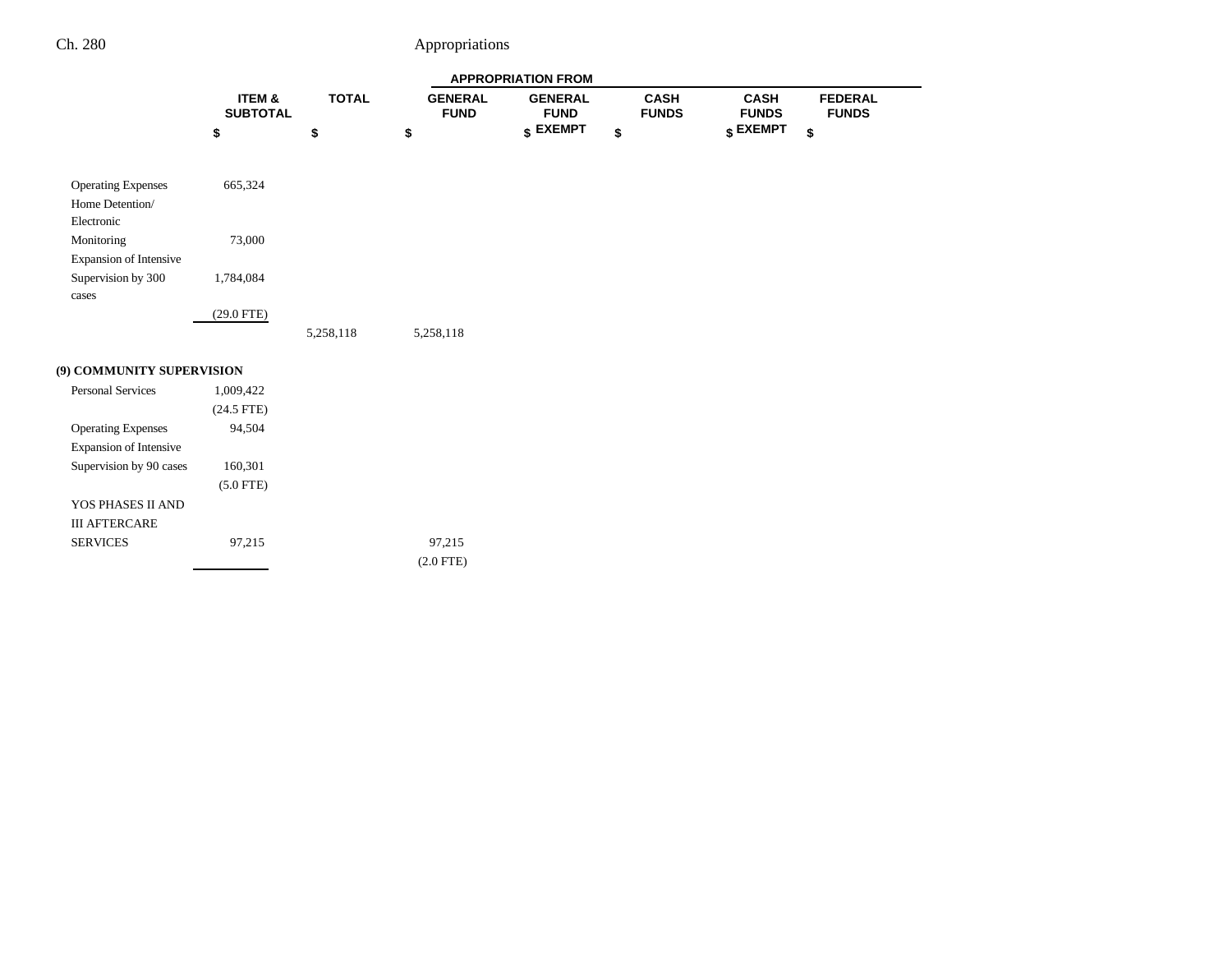|                                  |            | 1,264,227  | 1.264.227     |
|----------------------------------|------------|------------|---------------|
|                                  |            | 1,361,442  | 1,361,442     |
| (10) DENVER RECEPTION AND        |            |            |               |
| <b>DIAGNOSTIC CENTER</b>         |            |            |               |
| <b>Personal Services</b>         | 7,535,937  |            | 7,535,937     |
|                                  |            |            | $(230.5$ FTE) |
| <b>Operating Expenses</b>        | 1,478,270  |            | 1,414,985     |
| <b>Service Contracts</b>         | 147,289    |            | 147,289       |
| <b>Access to Courts</b>          | 59,800     |            | 59,800        |
| Vehicle Lease Payments           | 51,232     |            | 51,232        |
|                                  |            | 9,272,528  |               |
| (11) LIMON CORRECTIONAL FACILITY |            |            |               |
| <b>Personal Services</b>         | 10,259,651 |            | 10,259,651    |
|                                  |            |            | $(325.6$ FTE) |
| <b>Operating Expenses</b>        | 2,059,933  |            | 1,970,601     |
| <b>Service Contracts</b>         | 705,793    |            | 705,793       |
| Access to Courts                 | 47,205     |            | 47,205        |
| Vehicle Lease Payments           | 60,000     |            | 60,000        |
|                                  |            | 13,132,582 |               |

#### **(12) COLORADO STATE PENITENTIARY**

| <b>Personal Services</b>  | 8.632.453 | 8.632.453   |        |
|---------------------------|-----------|-------------|--------|
|                           |           | (300.0 FTE) |        |
| <b>Operating Expenses</b> | 971,286   | 916,286     | 55,000 |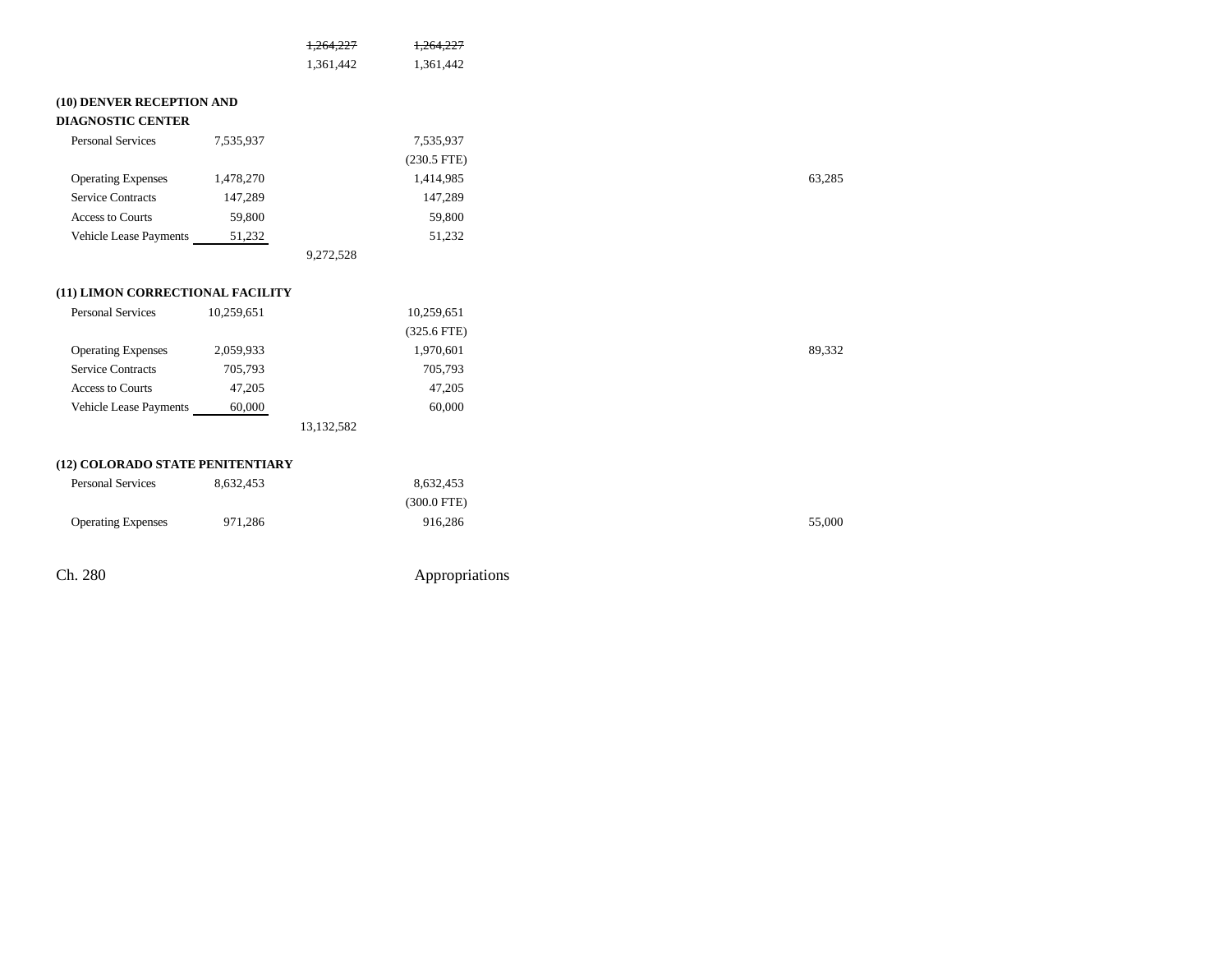|                            |                                      | <b>APPROPRIATION FROM</b> |                               |                               |                             |                             |                                |  |  |
|----------------------------|--------------------------------------|---------------------------|-------------------------------|-------------------------------|-----------------------------|-----------------------------|--------------------------------|--|--|
|                            | <b>ITEM &amp;</b><br><b>SUBTOTAL</b> | <b>TOTAL</b>              | <b>GENERAL</b><br><b>FUND</b> | <b>GENERAL</b><br><b>FUND</b> | <b>CASH</b><br><b>FUNDS</b> | <b>CASH</b><br><b>FUNDS</b> | <b>FEDERAL</b><br><b>FUNDS</b> |  |  |
|                            | \$                                   | \$                        | \$                            | \$ EXEMPT                     | \$                          | \$ EXEMPT                   | \$                             |  |  |
| <b>Service Contracts</b>   | 133,333                              |                           | 133,333                       |                               |                             |                             |                                |  |  |
| <b>Access to Courts</b>    | 32,084                               |                           | 32,084                        |                               |                             |                             |                                |  |  |
| Vehicle Lease Payments     | 43,125                               |                           | 43,125                        |                               |                             |                             |                                |  |  |
|                            |                                      | 9,812,281                 |                               |                               |                             |                             |                                |  |  |
| (13) YOUTH OFFENDER SYSTEM |                                      |                           |                               |                               |                             |                             |                                |  |  |
| <b>Personal Services</b>   | 2,391,003                            |                           |                               |                               |                             |                             |                                |  |  |
|                            | 1,971,586                            |                           |                               |                               |                             |                             |                                |  |  |
|                            | $(80.0 \text{ FTE})$                 |                           |                               |                               |                             |                             |                                |  |  |
|                            | $(78.0$ FTE)                         |                           |                               |                               |                             |                             |                                |  |  |
| <b>Operating Expenses</b>  | 68,367                               |                           |                               |                               |                             |                             |                                |  |  |
| <b>Service Contracts</b>   | 94,792                               |                           |                               |                               |                             |                             |                                |  |  |
| <b>RESIDENTIAL</b>         |                                      |                           |                               |                               |                             |                             |                                |  |  |
| <b>CONTRACT</b>            |                                      |                           |                               |                               |                             |                             |                                |  |  |
| <b>SERVICES</b>            | 149,272                              |                           |                               |                               |                             |                             |                                |  |  |
| Vehicle Lease Payments     | 12,000                               |                           |                               |                               |                             |                             |                                |  |  |
|                            |                                      | 2,566,162                 | 2,566,162                     |                               |                             |                             |                                |  |  |
|                            |                                      | 2,296,017                 | 2,296,017                     |                               |                             |                             |                                |  |  |
|                            |                                      |                           |                               |                               |                             |                             |                                |  |  |

**(14) MINIMUM-R EXPANSION - BUILDINGS 7, 8 and 10 AT COLORADO MENTAL HEALTH INSTITUTE AT PUEBLO**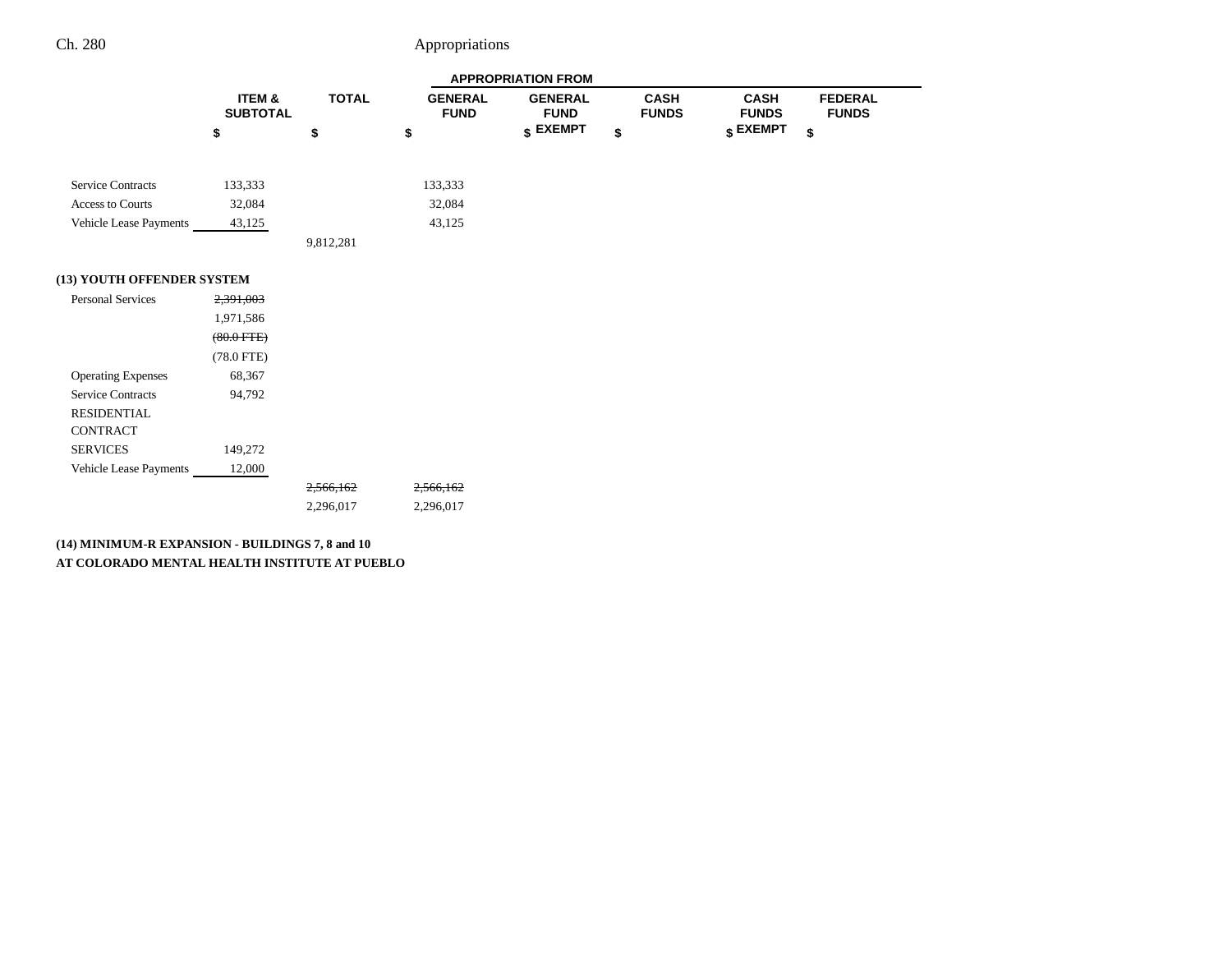| <b>Personal Services</b>              | 1,208,368    |               |               |             |                           |             |
|---------------------------------------|--------------|---------------|---------------|-------------|---------------------------|-------------|
|                                       | $(46.0$ FTE) |               |               |             |                           |             |
| <b>Operating Expenses</b>             | 172,000      |               |               |             |                           |             |
| <b>Inmate Pay</b>                     | 27,144       |               |               |             |                           |             |
| <b>Service Contracts</b>              | 192,654      |               |               |             |                           |             |
| <b>Access to Courts</b>               | 15,000       |               |               |             |                           |             |
| Vehicle Lease Payments                | 18,000       |               |               |             |                           |             |
|                                       |              | 1,633,166     | 1,633,166     |             |                           |             |
| (15) SAN CARLOS CORRECTIONAL FACILITY |              |               |               |             |                           |             |
| PERSONAL<br><b>SERVICES</b>           | 729,725      |               |               |             |                           |             |
|                                       | $(22.1$ FTE) |               |               |             |                           |             |
| <b>OPERATING</b><br><b>EXPENSES</b>   | 11,524       |               |               |             |                           |             |
| <b>UTILITIES</b>                      | 62,385       |               |               |             |                           |             |
| <b>VEHICLE LEASE</b>                  |              |               |               |             |                           |             |
| <b>PAYMENTS</b>                       | 3,701        |               |               |             |                           |             |
| <b>START-UP COSTS</b>                 | 140,000      |               |               |             |                           |             |
|                                       |              | 947,335       | 947,335       |             |                           |             |
| <b>TOTALS PART III</b>                |              |               |               |             |                           |             |
| (CORRECTIONS) <sup>8</sup>            |              | \$231,544,544 | \$194,625,149 | \$6,529,770 | $$29,322,686$ *           | \$1,066,939 |
|                                       |              | \$241,499,869 | \$204,540,474 |             | \$29,362,686 <sup>a</sup> |             |

<sup>a</sup> Of this amount, \$21,784,076 contains a (T) notation, and \$7,516,308 is from the Highway Users Tax Fund pursuant to Section 17-24-109.5(2), C.R.S.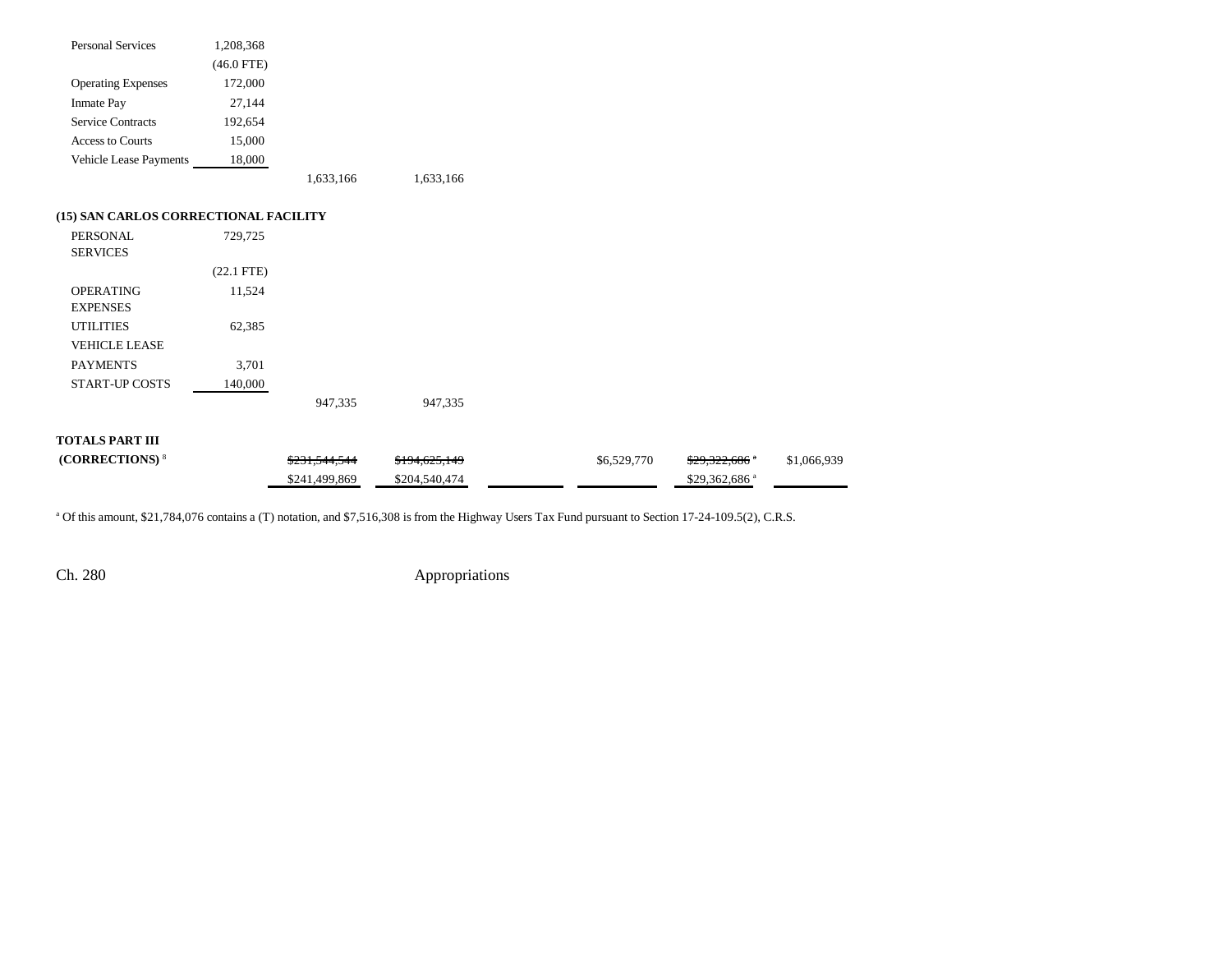| <b>APPROPRIATION FROM</b> |              |                |                |              |                 |                |  |  |
|---------------------------|--------------|----------------|----------------|--------------|-----------------|----------------|--|--|
| ITEM &                    | <b>TOTAL</b> | <b>GENERAL</b> | <b>GENERAL</b> | CASH         | <b>CASH</b>     | <b>FEDERAL</b> |  |  |
| <b>SUBTOTAL</b>           |              | <b>FUND</b>    | <b>FUND</b>    | <b>FUNDS</b> | <b>FUNDS</b>    | <b>FUNDS</b>   |  |  |
|                           |              |                | c EXEMPT       |              | <b>c</b> EXEMPT | æ              |  |  |

**SECTION 2.** Part III (1) and the affected totals of section 2 of chapter 353, Session Laws of Colorado 1993, as amended by section 1 of chapter 34, Session Laws of Colorado 1994, are amended to read:

SECTION 2. **Appropriation.**

### **PART III DEPARTMENT OF CORRECTIONS**

## **(1) ADMINISTRATION AND CONSOLIDATED SERVICES 7,7a,7b**

| <b>Personal Services</b>  | 6,633,656 | 6,322,923     | 29.880 <sup>a</sup> | $280,853$ (T) <sup>d</sup> |
|---------------------------|-----------|---------------|---------------------|----------------------------|
|                           |           | $(155.8$ FTE) | $(10.7$ FTE)        |                            |
| Group Health and Life     | 5.394.649 | 5,160,394     | 56,222h             | $178,033$ <sup>e</sup>     |
| Short-term Disability     | 190.073   | 182.052       | 1.926 <sup>b</sup>  | $6,095$ <sup>e</sup>       |
| Anniversary Increases and |           |               |                     |                            |
| <b>Shift Differential</b> | 2,628,672 | 2,588,389     | 9.668 $b$           | $30.615$ $\degree$         |
| Workers' Compensation     | 1,906,698 | 1,826,236     | 19.311 <sup>b</sup> | $61,151$ $\degree$         |
| <b>Operating Expenses</b> | 1,413,696 | 1,413,696     |                     |                            |
| <b>Travel Expenses</b>    | 28,500    | 28,500        |                     |                            |
| Legal Services            | 311.909   | 307.345       | 1.096 <sup>b</sup>  | 3,468°                     |
| Purchase of Services from |           |               |                     |                            |
| <b>Computer Center</b>    | 33,205    | 33,205        |                     |                            |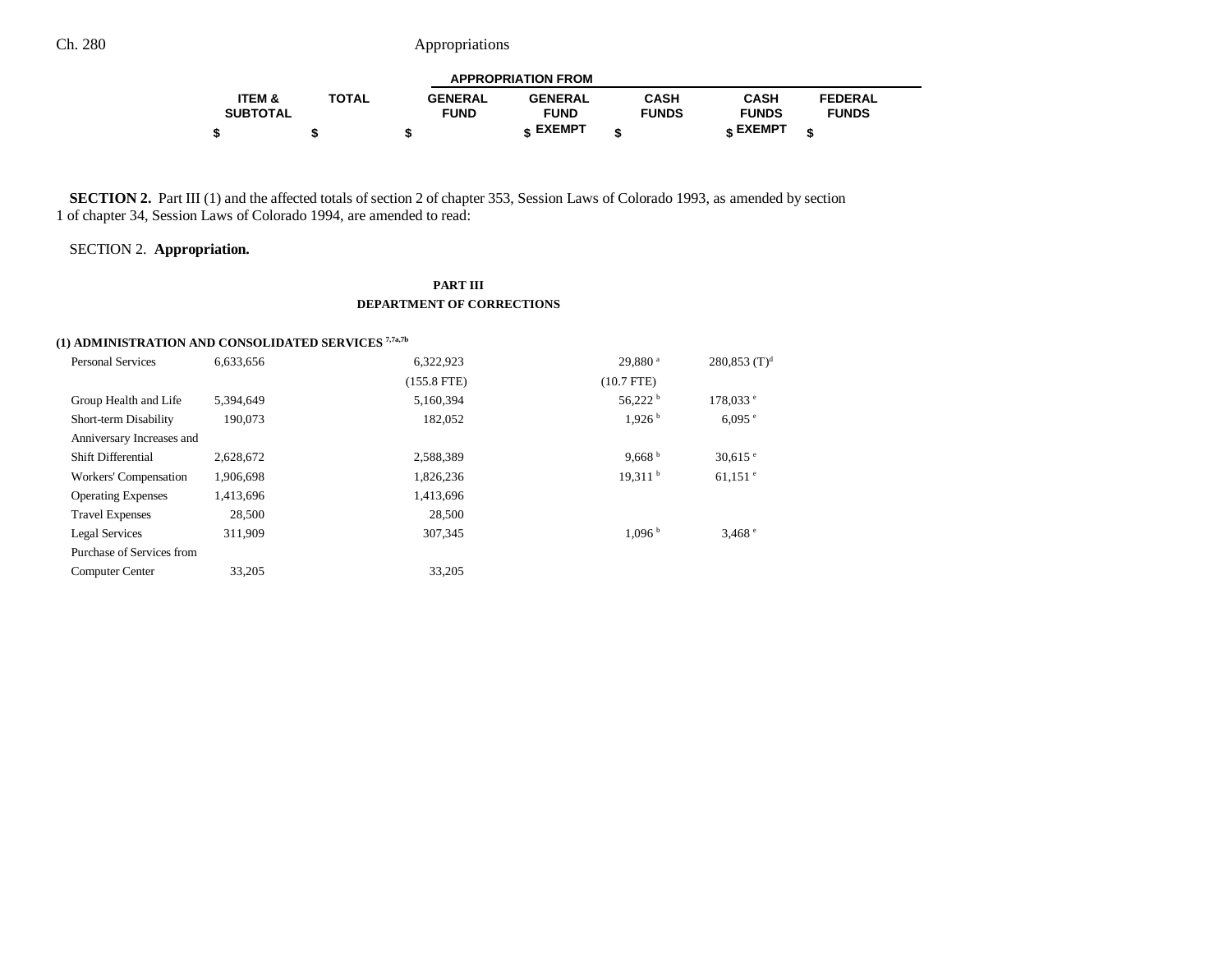| Payment to Risk Management             |            |                       |                 |                     |                              |
|----------------------------------------|------------|-----------------------|-----------------|---------------------|------------------------------|
| and Property Funds                     | 696,217    |                       | 667,089         | 10,038 <sup>b</sup> | 19,090 <sup>e</sup>          |
| Vehicle Lease Payments                 | 595,930    |                       | 595,930         |                     |                              |
| <b>Leased Space</b>                    | 651,052    |                       | 583,944         | 16,106 h            | 51,002                       |
| <b>Grand Junction Office</b>           |            |                       |                 |                     |                              |
| <b>Building Leased Space</b>           | 6,726      |                       | 6,726           |                     |                              |
| <b>Contract Training Services from</b> |            |                       |                 |                     |                              |
| <b>Community Colleges</b>              | 148,500    |                       | 148,500         |                     |                              |
| <b>Access to Courts</b>                | 207,133    |                       | 207,133         |                     |                              |
|                                        |            |                       | $(3.0$ FTE)     |                     |                              |
| Payments for Maintenance in            |            |                       |                 |                     |                              |
| a Local Jail at a rate of \$39.87      |            |                       |                 |                     |                              |
| per day and for payment of Prisoners   |            |                       |                 |                     |                              |
| Sentenced to a State Correctional      |            |                       |                 |                     |                              |
| Facility <sup>8</sup>                  | 10,235,970 |                       | 10,235,970      |                     |                              |
|                                        | 10,605,592 |                       | 10,605,592      |                     |                              |
| Construction                           | 753,268    |                       | 753,268         |                     |                              |
| Management <sup>9</sup>                |            |                       |                 |                     |                              |
|                                        |            |                       | $(14.0$ FTE $)$ |                     |                              |
| Grants                                 | 1,085,000  |                       |                 |                     |                              |
|                                        |            |                       |                 |                     | $1,085,000$ (T) <sup>c</sup> |
|                                        |            | <del>32.920.854</del> |                 |                     |                              |
|                                        |            | 33,290,476            |                 |                     |                              |
|                                        |            |                       |                 |                     |                              |

<sup>a</sup>This amount shall be from funds collected pursuant to Section  $+7-2-201$  (e) 17-2-201 (5) (c) (III), C.R.S.

b These amounts shall be from sales revenues earned by the Division of Correctional Industries and the Canteen Operation.